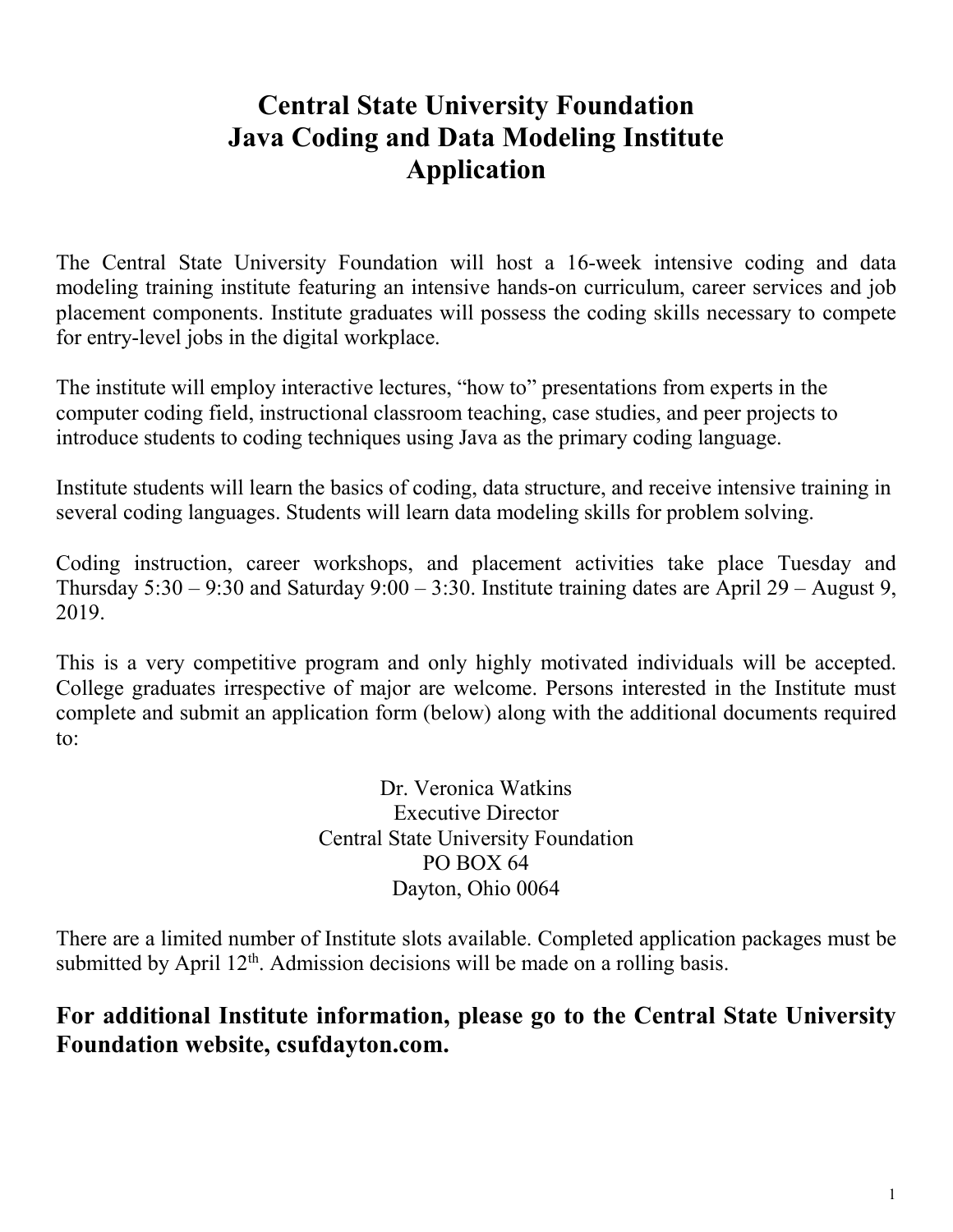### *Eligibility:*

- 1. College graduation transcript
- 2. All applicants must be available for the full 16-week program.
- 3. Complete and pass a background check
- 4. Agree to Institute contractual terms

#### *Application Requirements:*

- 1. Students must include the completed application below along with a cover letter addressed to the Java Coding and Data Modeling Institute Selection Committee. This letter should include a brief explanation of why you want to participate in a coding program.
- 2. One letter of recommendation
- 3. Copy of Resume

# **Java Coding and Data Modeling Institute Application**

| Java Coding and Data Modeling Institute |                             |     |        |             |            |  |  |
|-----------------------------------------|-----------------------------|-----|--------|-------------|------------|--|--|
| 1.                                      | Last Name:                  |     |        | First Name: |            |  |  |
| 2.                                      | Mailing Address:<br>Street: |     |        |             |            |  |  |
|                                         | City:                       |     | State: | ZIP:        |            |  |  |
| 3.                                      | Telephone Number: (         |     |        |             |            |  |  |
| 4.                                      | Email Address:              |     |        |             |            |  |  |
| 4.                                      | Date of Birth: Month        | Day | Year   |             |            |  |  |
| 5.                                      | College Major               |     |        |             | <b>GPA</b> |  |  |
|                                         |                             |     |        |             |            |  |  |